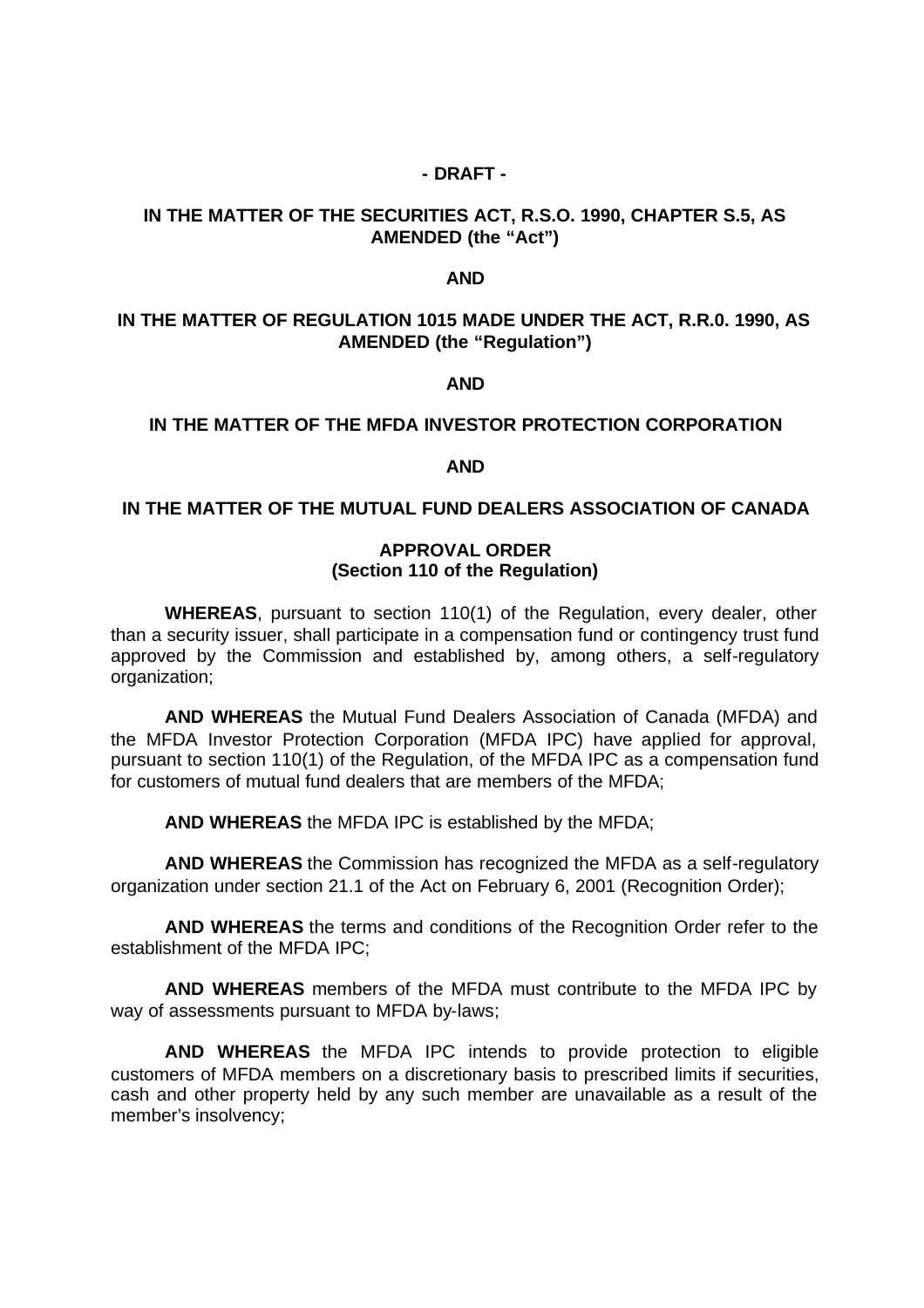**AND WHEREAS** the MFDA IPC intends to commence coverage of customer accounts on ?, 2005 (Coverage Date);

**AND WHEREAS** the MFDA IPC has entered into an agreement with the MFDA, pursuant to which the MFDA IPC will receive all information it deems necessary to ensure that the MFDA IPC can fulfil its mandate and manage risks to the public and MFDA IPC assets on a reasonable basis;

**AND WHEREAS** the MFDA IPC and the MFDA have agreed to the terms and conditions set out in Schedule "A";

**AND WHEREAS** the terms and conditions set out in Schedule "A" may be varied or waived by the Commission;

**AND WHEREAS**, based on the application of the MFDA and the MFDA IPC and the representations and undertakings the MFDA and the MFDA IPC have made to the Commission, the Commission is satisfied that the approval of MFDA IPC would not be prejudicial to the public interest;

The Commission hereby approves the MFDA IPC as a compensation fund pursuant to section 110 of the Regulation, subject to the terms and conditions set out in Schedule "A".

\_\_\_\_\_\_\_\_\_\_\_\_\_\_\_\_\_\_\_\_\_\_\_\_\_\_\_\_\_ \_\_\_\_\_\_\_\_\_\_\_\_\_\_\_\_\_\_\_\_\_\_\_\_\_\_\_\_

Dated •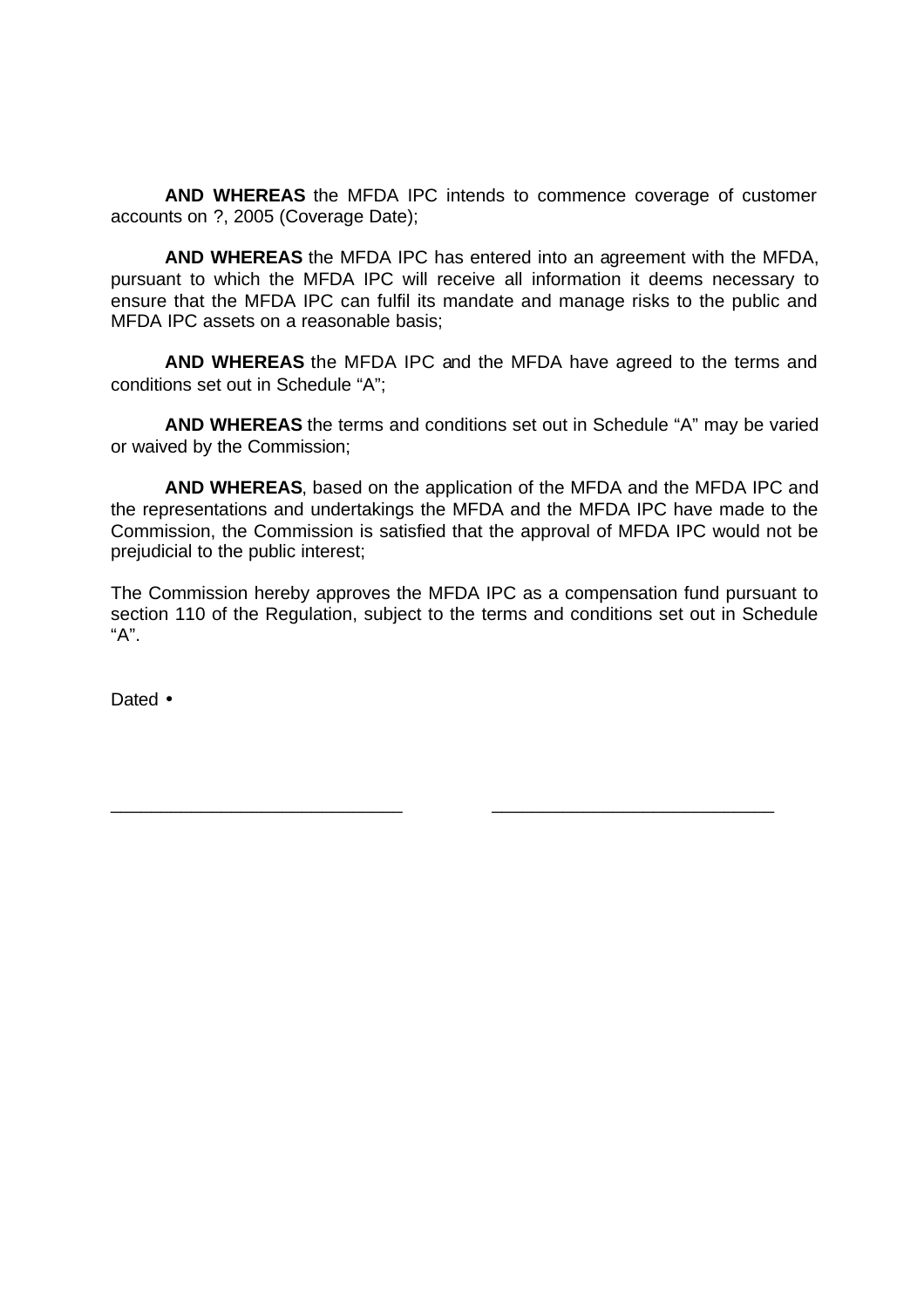# **SCHEDULE A**

# **TERMS AND CONDITIONS**

# **1. Corporate Structure and Purpose of the MFDA IPC**

The MFDA IPC has, and will continue to have, the appropriate legal authority to carry out its objective of providing compensation, in accordance with established by-laws, rules, regulations or policies of the MFDA IPC, to eligible customers of members of the MFDA on a discretionary basis to prescribed limits if customer property comprising securities, cash and other property held by such members (Customer Property) is unavailable as a result of the insolvency of such members.

# **2. Corporate Governance**

- (a) To ensure diversity of representation, the MFDA IPC will ensure that:
	- (i) its board of directors (Board) is comprised of individuals that represent the size, diversity, nature and regional distribution of the businesses of MFDA members and the interests of investors in order to provide a proper balance between the differing interests among MFDA members and investors; and
	- (ii) in recognition that the protection of the public interest is a primary goal of the MFDA IPC, its Board is comprised of an odd number of directors, the majority of which will be public directors.
- (b) For greater certainty, a public director is a director
	- (i) who is not a current director (other than a public director of the MFDA IPC), officer or employee of, or of an associate or affiliate of:
		- (A) the IPC,
		- (B) the MFDA, or
		- (C) the Investment Funds Institute of Canada or the Investment Dealers Association of Canada;
	- (ii) who is not a current director, partner, significant shareholder, officer, employee or agent of a member, or of an associate or affiliate of a member, of:
		- (A) the MFDA, or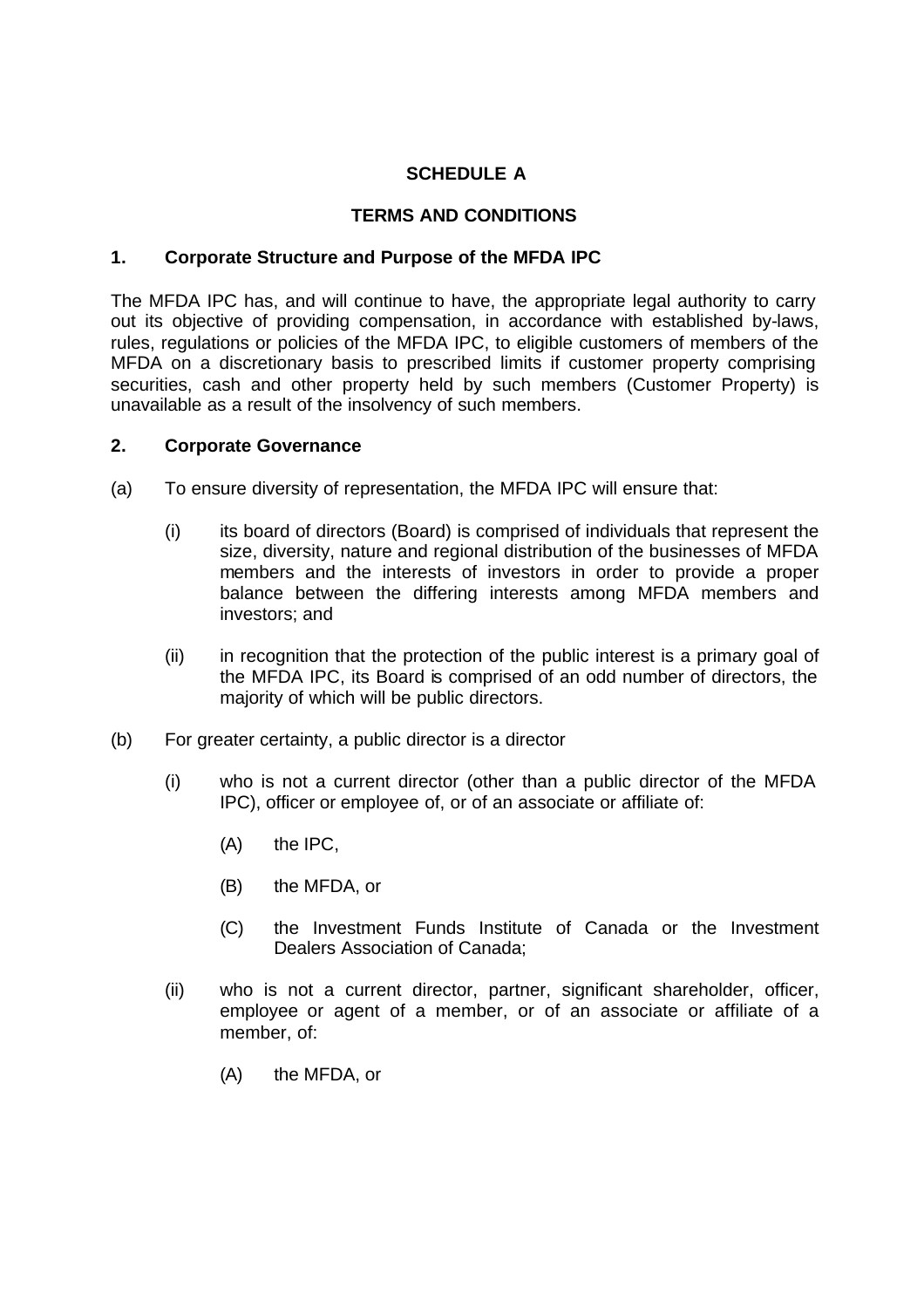- (B) the Investment Funds Institute of Canada or the Investment Dealers Association of Canada;
- (iii) who is not a current employee of a federal, provincial or territorial government or a current employee of an agency of the Crown in respect of such government;
- (iv) who is not a current member of the federal House of Commons or member of a provincial or territorial legislative assembly;
- (v) who has not, in the two years prior to election as a public director, held a position described in (i)-(iv) above;
- (vi) who is not:
	- (A) an individual who provides goods or services to and receives direct significant compensation from, or
	- (B) an individual who is a director, partner, significant shareholder, officer or employee of an entity that receives significant revenue from services the entity provides to, if such individual's compensation from that entity is significantly affected by the services such individual provides to,

the IPC, the MFDA or a member of the MFDA; and

- (vii) who is not a member of the immediate family of the persons listed in (i)- (vi) above.
- (c) For the purposes of the above definition of public director:
	- (i) "significant compensation" and "significant revenue" means compensation or revenue the loss of which would have, or appear to have, a material impact on the individual or entity;
	- (ii) "significant shareholder" means an individual who has an ownership interest in the voting securities of an entity, or who is a director, partner, officer, employee or agent of an entity that has an ownership interest in the voting securities of another entity, which voting securities in either case carry more than 10% of the voting rights attached to all voting securities for the time being outstanding.
- (d) Notwithstanding 2(b)(i)(A), above, the Chair shall be eligible as a public director as long as he or she
	- (i) holds no other office with the MFDA IPC;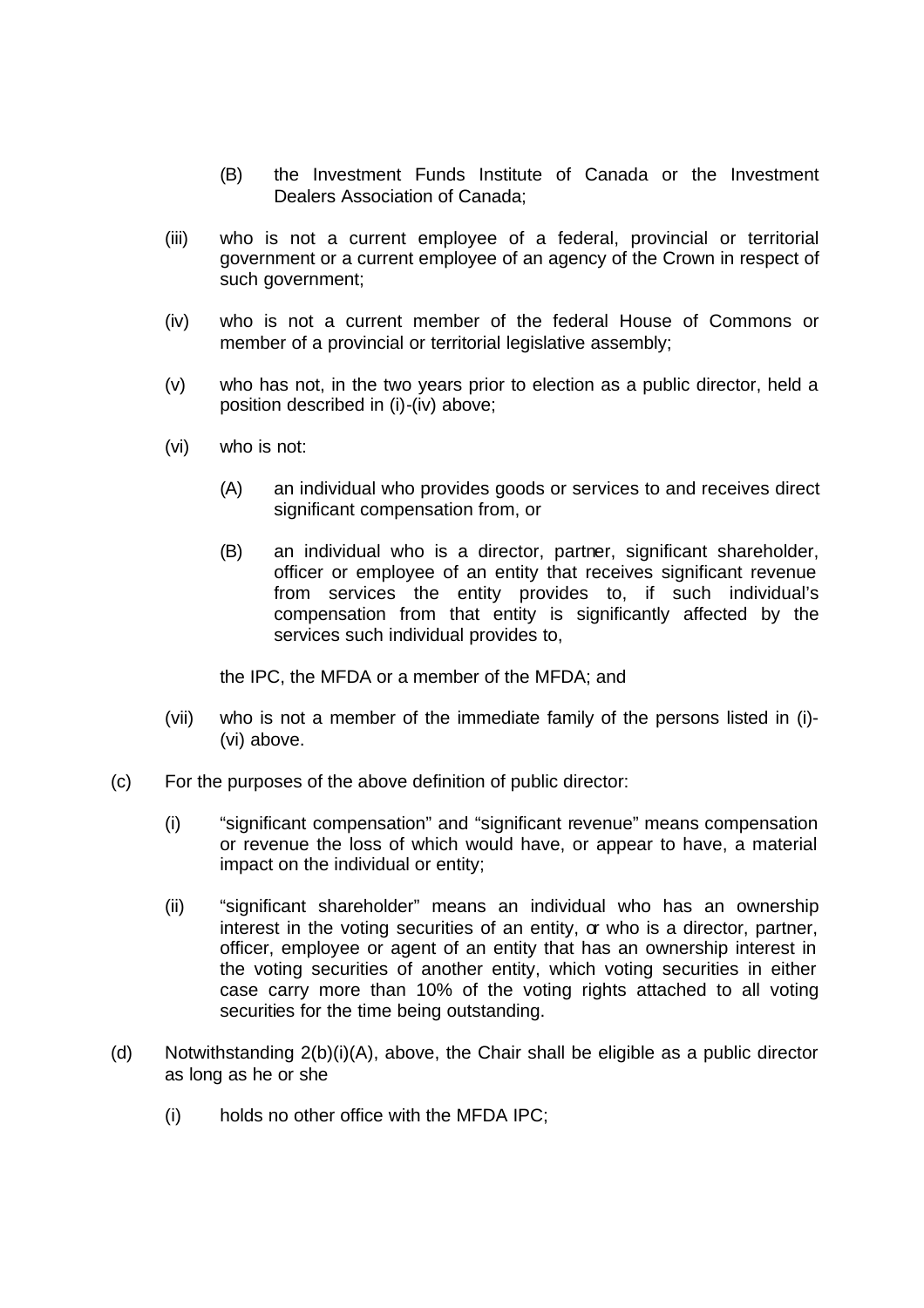- (ii) is not an employee of the MFDA IPC; or
- (iii) performs no management or executive functions on behalf of the MFDA IPC in respect of its operations after the earlier of
	- (A) the third anniversary of the date of approval of the MFDA IPC as a compensation fund; and
	- (B) the date the MFDA IPC first hires its own executive officers or management employees.
- (e) The MFDA IPC's governance structure will provide for:
	- (i) fair and meaningful representation on its Board and any committees of its Board, having regard to the differing interests among MFDA members and investors;
	- (ii) appropriate representation of persons independent of the MDFA or any of its members or of any affiliated or associated company of such member on MFDA IPC committees and on any executive committee or similar body;
	- (iii) appropriate qualification, remuneration, conflict of interest provisions and limitation of liability and indemnification protections for directors and officers and employees of the MFDA IPC generally; and
	- (iv) an audit committee, the majority of which will be made up of directors that are public directors.
- (f) The MFDA IPC Board or MFDA IPC members will appoint independent auditors for the MFDA IPC, for the purpose of conducting an audit of the MFDA IPC's annual financial statements.

# **3. Funding and Maintenance of MFDA IPC**

- (a) The MFDA IPC will have a fair, transparent and appropriate process for setting fees, levies and assessments (collectively, the Assessments) for each MFDA member's contribution. The Assessments will:
	- (i) be allocated on an equitable basis among MFDA members; and
	- (ii) balance the need for the MFDA IPC to have sufficient revenues to satisfy claims in the event of an insolvency of an MFDA member and to have sufficient financial resources to satisfy its operations costs against the goal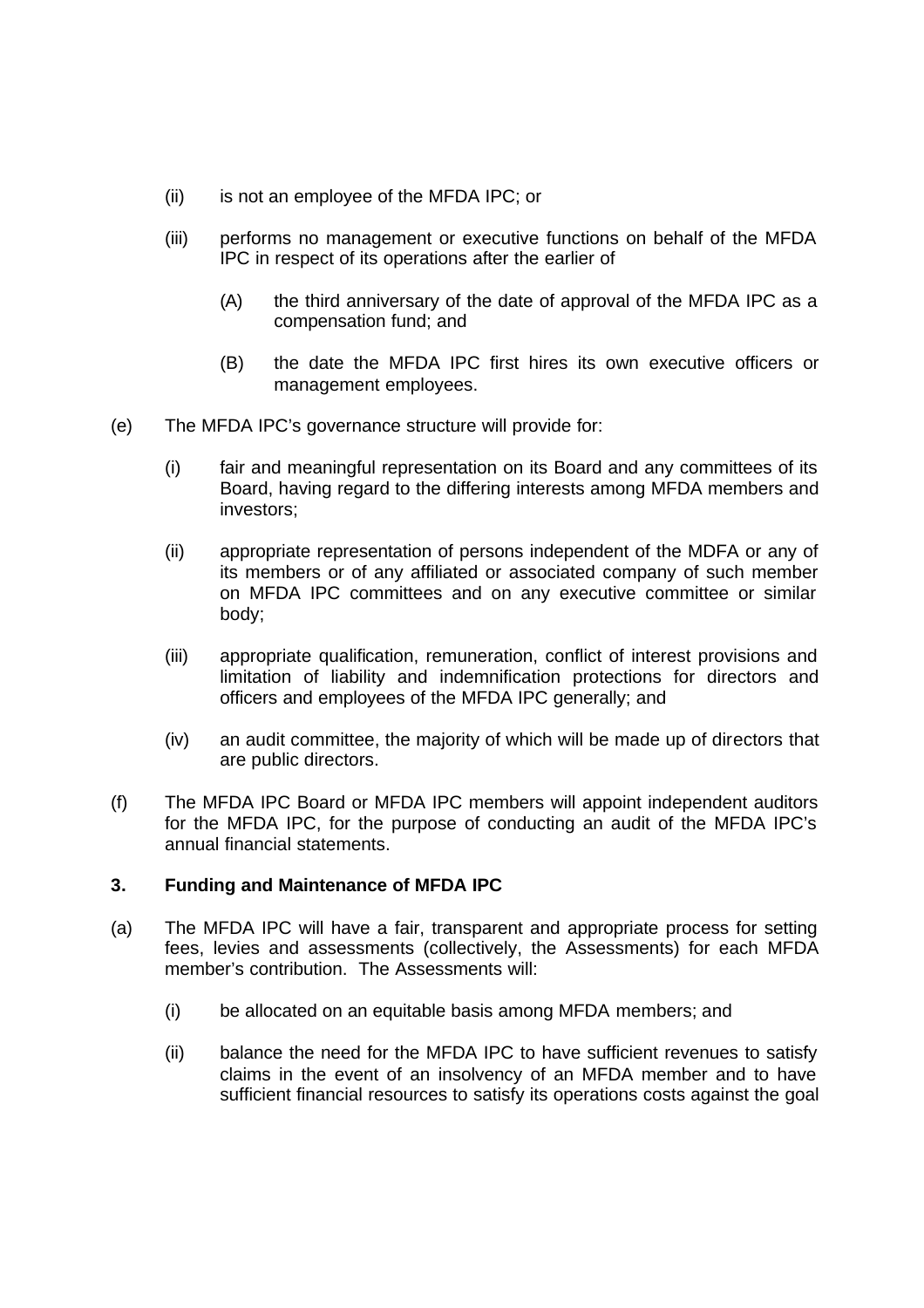that there be no unreasonable financial barriers to becoming a member of the MFDA.

- (b) The MFDA IPC has provided the Commission with a current copy of the method of assessing MFDA members and will notify the Commission 30 days prior to making any changes to the method of assessment.
- (c) The MFDA IPC will make all necessary arrangements for the notification to MFDA members of the Assessments and the collection of the Assessments either directly from MFDA members or indirectly through the MFDA.
- (d) The MFDA IPC Board has determined that \$30 million, comprised of cash and credit facilities from institutional lenders, is an adequate initial fund size. The MFDA IPC Board will conduct an annual review, the first to be completed twelve months after approval and thereafter on a calendar year basis, of the adequacy of the level of assets, Assessment amounts and Assessment methodology and will ensure that the level of assets remains adequate to cover potential customer claims pursuant to section 4.
- (e) The MFDA IPC will immediately report to the Commission any actual or potential material adverse change in the level of MFDA IPC assets.
- (f) Any increases in fund size or changes to Assessments or Assessment methodology will be determined by the MFDA IPC Board after consultation with the MFDA. If the MFDA does not agree with the MFDA IPC's proposed changes, the MFDA IPC will immediately report such disagreement to the Commission. However, this will not prevent the IPC from imposing Assessments in order to permit the MFDA IPC to meet its obligations to its lenders or to satisfy claims incurred from eligible customers of MFDA members that exceed the assets available to the MFDA IPC.
- (g) Moneys in the MFDA IPC will be invested in accordance with rules, regulations and policies (collectively, the Investment Policies) approved by the MFDA IPC Board, who will be responsible for regular monitoring of the investments. The general parameters of the Investment Policies shall include safety of principal and a reasonable income while at the same time ensuring that sufficient liquid funds are available at any time to pay customer claims. The MFDA IPC shall provide the Commission with its current Investment Policies and will inform the Commission of any changes to the Investment Policies within thirty days of such changes.
- (h) The MFDA IPC will implement an appropriate accounting system, including a system of internal controls for maintaining MFDA IPC assets.

### **4. Customer Protection**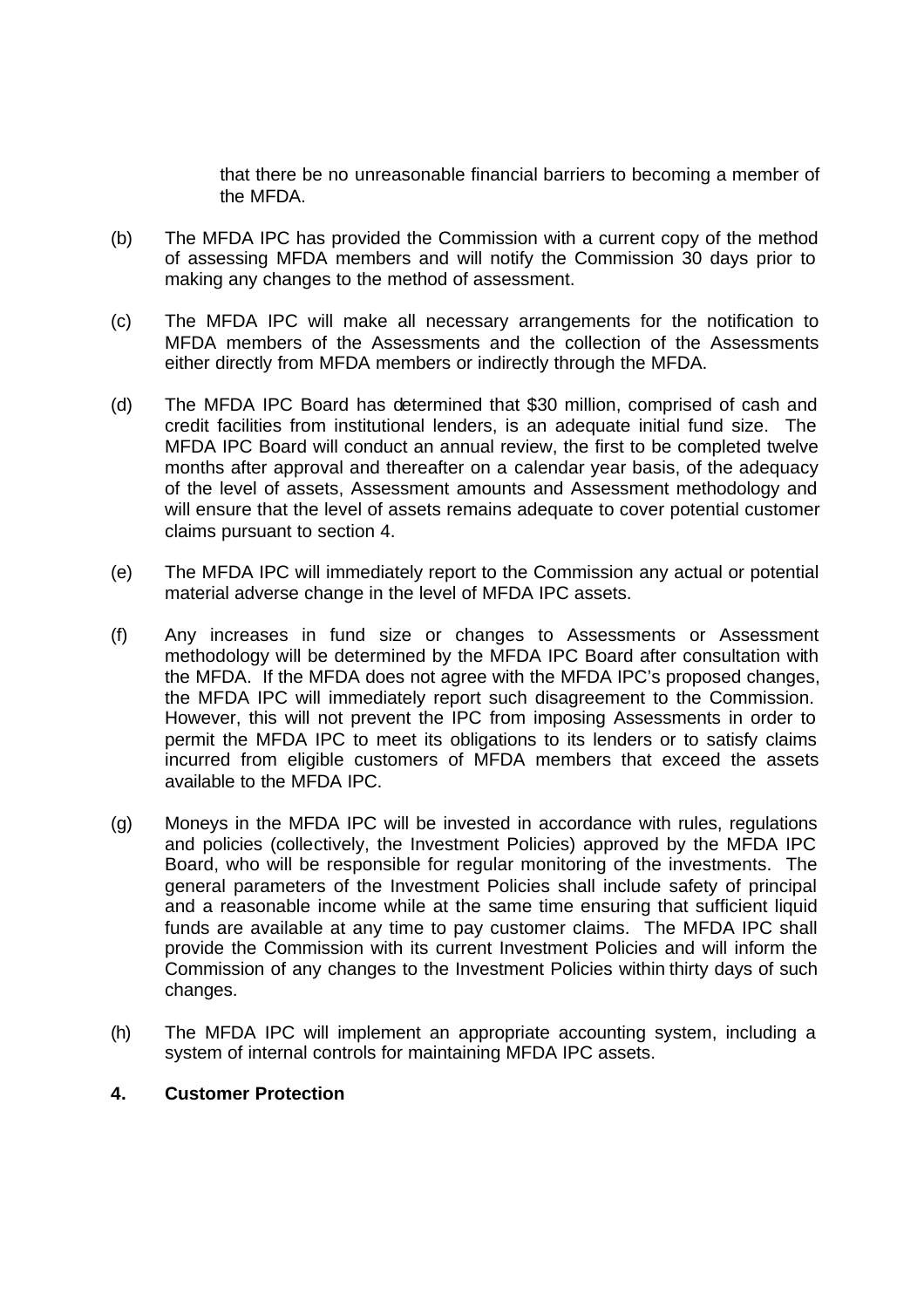- (a) The MFDA IPC will provide, on a discretionary basis, fair and adequate coverage, for all eligible customers of MFDA members, for customer losses of Customer Property resulting from the insolvency of an MFDA member.
- (b) Without limiting the foregoing, the MFDA IPC will provide, at a minimum, coverage of \$1,000,000 per separate account (as defined in the MFDA IPC Coverage Policy) of an eligible customer for Customer Property, where customer losses result from the insolvency of an MFDA member.
- (c) The MFDA IPC will offer coverage in a jurisdiction only if the requirements relating to risk management, prudent business conduct and practices and firm solvency that apply in that jurisdiction are not materially different from the requirements established by the MFDA IPC and/or the MFDA and the MFDA and the MFDA IPC are able to monitor and enforce their requirements in this regard.
- (d) The MFDA IPC has established and will maintain by-laws, rules, regulations and policies (collectively, the Coverage Policies) relating to customer coverage including, but not limited to:
	- (i) a definition of eligible customer and ineligible customer;
	- (ii) types of products covered and amount of coverage per eligible customer account;
	- (iii) a process for the review of claims that will be based on fairness to customers, expediency and cost efficiency and that will ensure that decisions by the MFDA IPC will be objective and consistent with prior decisions according to the Coverage Policies; and
	- (iv) a fair and reasonable internal appeals or review process whereby customer claims that are not accepted for payment by the initial reviewer(s) will be reconsidered by directors, either individually or in a sub-committee, who were not involved in the initial decision under review.
- (e) The Coverage Policies will not prevent a customer from taking legal action against the MFDA IPC in a court of competent jurisdiction in Canada, nor will the MFDA IPC contest the jurisdiction of such a court to consider a claim where the claimant has exhausted the MFDA IPC's internal appeals or review process.
- (f) The MFDA IPC will provide a current copy of the Coverage Policies to the Commission and the MFDA IPC will inform the Commission 30 days prior to implementing any changes to its Coverage Policies.
- (g) The MFDA IPC will adequately inform customers of MFDA members, either directly or indirectly through the MFDA, of the principles and policies on which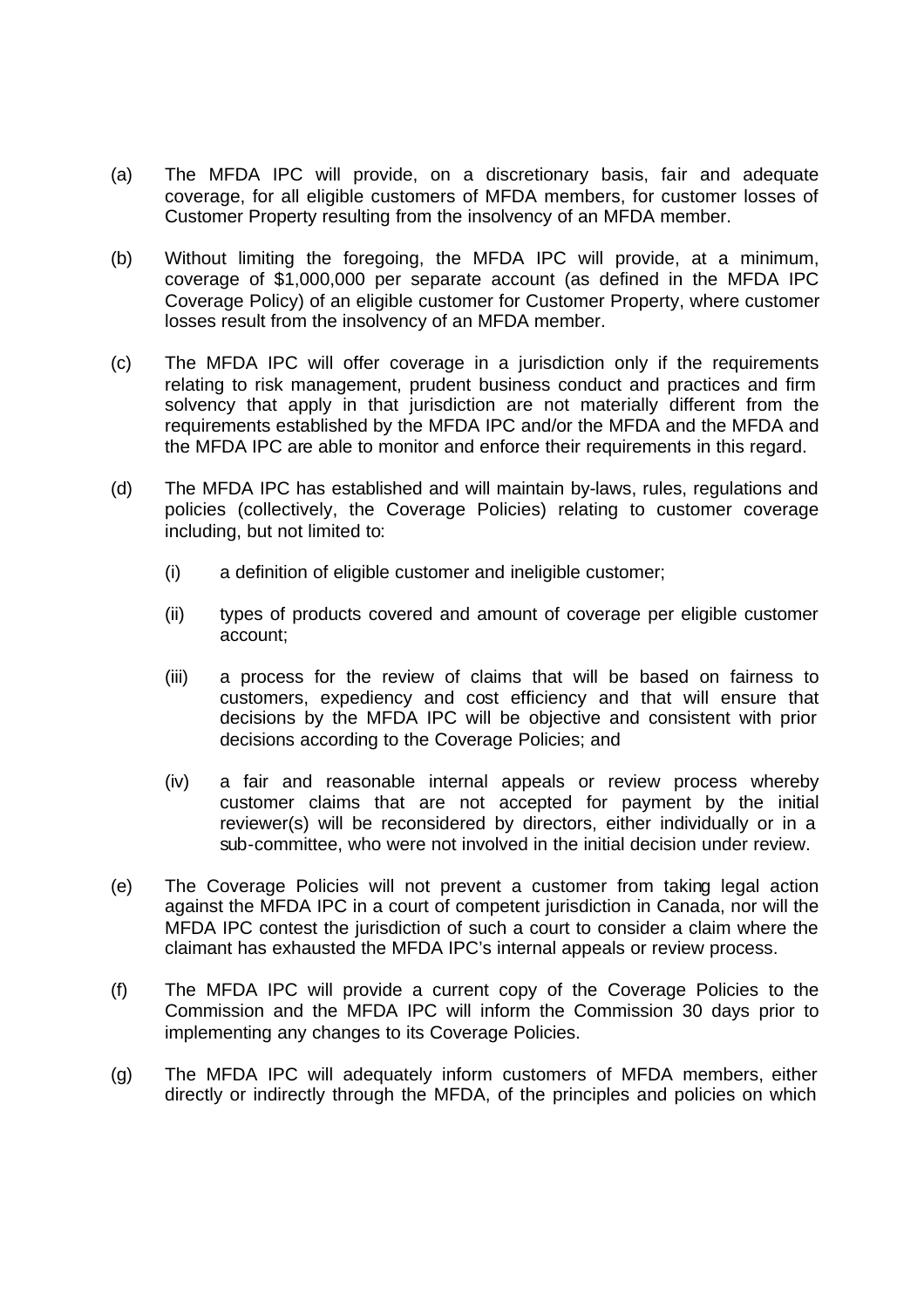coverage will be available, including, but not limited to, the process for making a claim and the maximum coverage available per customer account.

- (h) In the event of an insolvency of a member of the MFDA, the MFDA IPC will respond quickly and decisively, in accordance with its Coverage Policies, in assessing claims.
- (i) The MFDA IPC and the MFDA will co-operate and provide reasonable assistance to each other when a member firm is in or is approaching financial difficulty, or when either the MFDA IPC or the MFDA is administering an insolvency.

# **5. Financial and Operational Viability**

- (a) The MFDA IPC has, and will maintain, sufficient financial and human resources for the proper performance of its functions including, but not limited to,
	- (i) assessing and managing risks to the public and to MFDA IPC assets;
	- (ii) administering any insolvencies, including the processing of customer claims;
	- (iii) setting and collecting of Assessments, including conducting reviews of the Assessment methodology;
	- (iv) maintaining an adequate fund size, including assessing the fund size on a regular basis; and
	- (v) day-to-day administrative work, including required reporting to the Commission.
- (b) The MFDA IPC will ensure that it has sufficient funds set aside and allocated to operating costs within 90 days of this order being granted.

### **6. Risk Management**

- (a) The MFDA IPC will ensure it identifies and requests all necessary information from the MFDA, and the MFDA will provide such information, in order for the MFDA IPC to:
	- (i) fulfil its mandate and manage risks to the public and to MFDA IPC assets;
	- (ii) assess whether the prudential standards and operations of the MFDA are appropriate for the coverage provided and the risks incurred by the MFDA IPC; and
	- (iii) identify and deal with MFDA members that may be in financial difficulty.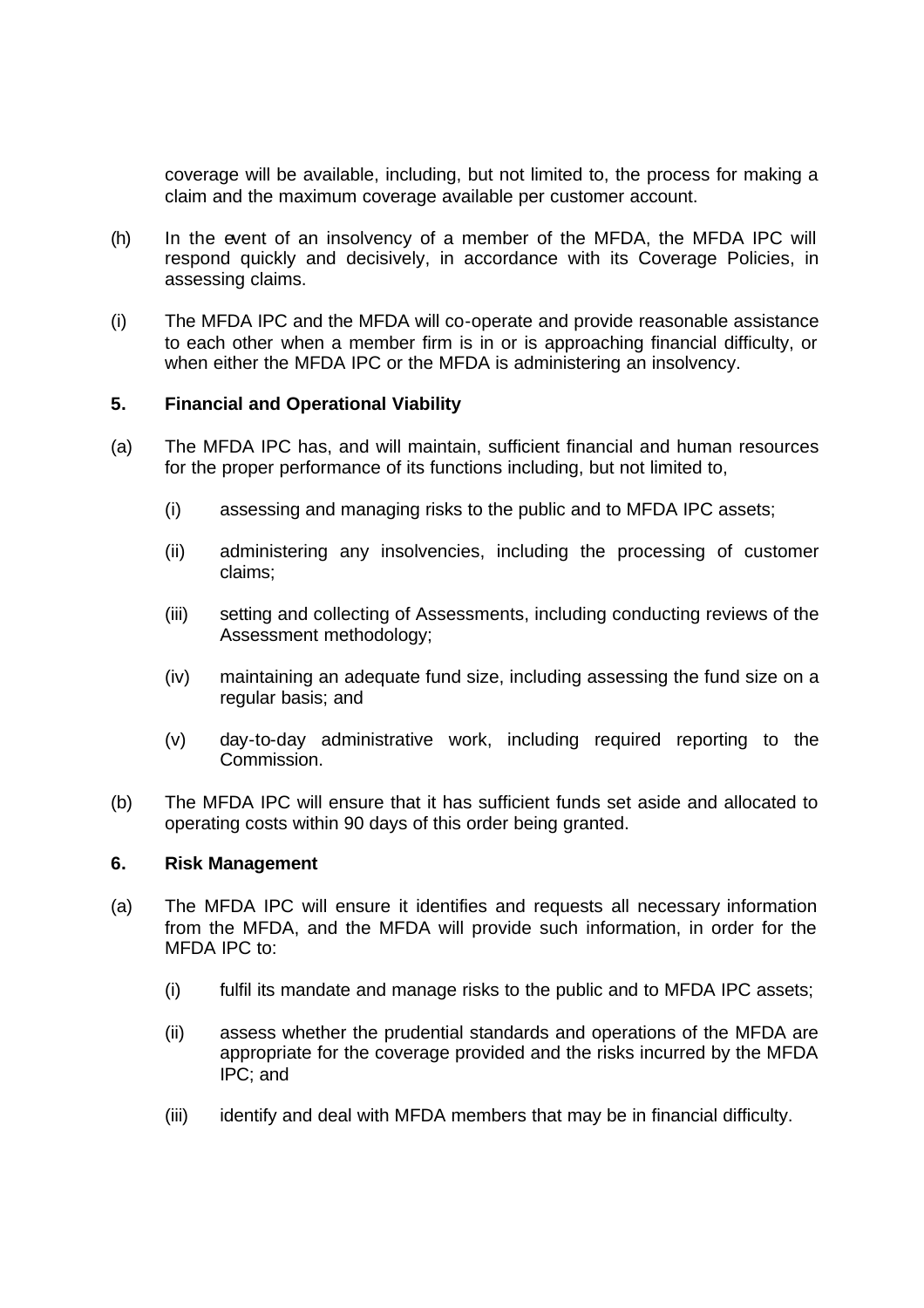- (b) While the MFDA IPC will usually rely on the MFDA to conduct reviews of MFDA members for MFDA IPC purposes, the MFDA IPC will reserve the right to conduct reviews of MFDA members in particular situations where the MFDA IPC has concerns about the integrity of the fund or possible claims.
- (c) The MFDA IPC will monitor risk management issues and will report to the Commission, on an annual basis, on how the MFDA IPC evaluated risks, what risk management issues were identified and how the MFDA IPC dealt with these issues. The annual report will also include an assessment by the MFDA IPC Board of the need for additional risk management tools.
- (d) As part of the first annual risk management review, the MFDA IPC will include a review of the different risks posed by different types of products and assess the appropriateness of offering coverage for all Customer Property.

# **7. Reporting to the Commission**

- (a) The MFDA IPC will provide to the Commission any reports, documents or information requested by the Commission or Commission staff. The Commission or Commission staff and the MFDA IPC may review and revise such reporting requirements as necessary on an on-going basis.
- (b) The MFDA IPC will immediately notify the Commission where it has knowledge of:
	- (i) any conditions which in the opinion of the MFDA IPC could give rise to payments being made out of the MFDA IPC, including any conditions which have contributed substantially to or, if appropriate corrective action is not taken, could reasonably be expected to:
		- (A) inhibit an MFDA member from promptly completing securities transactions, promptly segregating customers' securities as required or promptly discharging its responsibilities to customers, other MFDA members or other creditors,
		- (B) result in material financial loss,
		- (C) result in material misstatements of an MFDA member's financial statements, or
		- (D) result in violations of the minimum record requirements to an extent that could reasonably be expected to result in the conditions described in paragraphs (A), (B) or (C) above;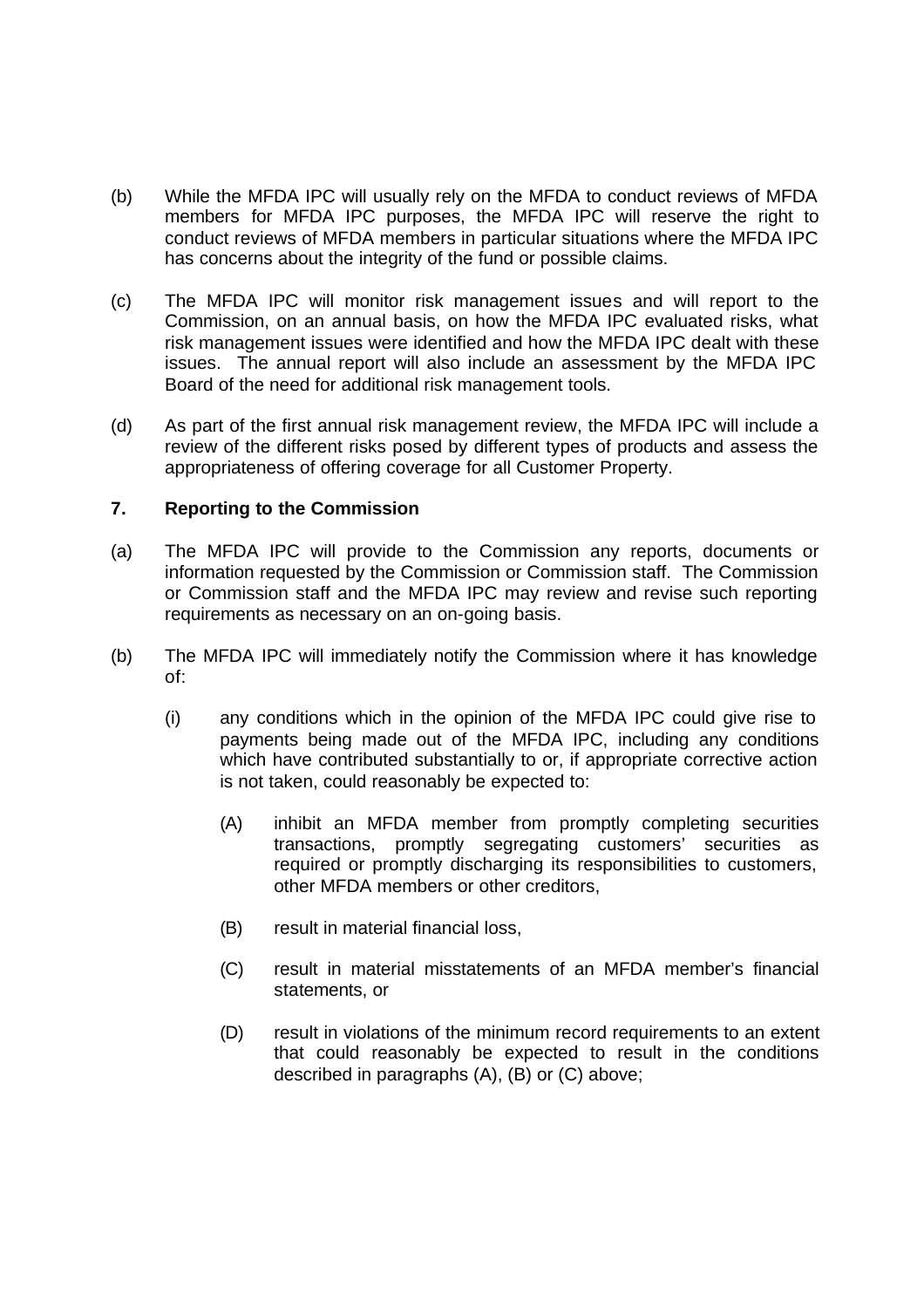- (ii) misconduct or apparent misconduct by an MFDA member or its registered or approved employees and others where investors, customers, creditors, MFDA members, or the MFDA IPC may reasonably be expected to suffer serious damage as a consequence thereof, including where the solvency of an MFDA member is at risk, fraud is alleged or there is a concern of deficiencies in supervision or internal controls; and
- (iii) the withdrawal or expulsion of any MFDA member from the MFDA.
- (c) The MFDA IPC will provide to the Commission a report detailing any action taken with respect to an MFDA member in relation to the member's insolvency. The report shall describe the circumstances of the insolvency, including a summary of the actions taken by the MFDA member, the MFDA and the MFDA IPC and any committee or person acting on behalf of such parties.
- (d) The annual audited financial statements of the MFDA IPC, prepared in accordance with generally accepted accounting principles, will be delivered to the Commission promptly after being approved by the MFDA IPC Board and no later than 120 days after the close of the MFDA IPC fiscal year.
- (e) The MFDA IPC shall provide a written report to, and will meet with, the Canadian Securities Administrators (CSA) or their representatives at least once a year to report on the MFDA IPC's operations and activities including, but not limited to:
	- (i) the MFDA IPC Board's annual review of the adequacy of the level of assets in the fund, Assessment amounts and the Assessment methodology;
	- (ii) MFDA IPC resources;
	- (iii) MFDA member firm failures and any resulting customer claims;
	- (iv) risk management issues; and
	- (v) the results of any reviews of MFDA members.

### **8. Rules**

- (a) The MFDA IPC will establish by-laws, rules, regulations, policies, procedures, practices and other similar instruments (Rules) that:
	- (i) are not contrary to the public interest; and
	- (ii) are necessary or appropriate to govern all aspects of its business and affairs.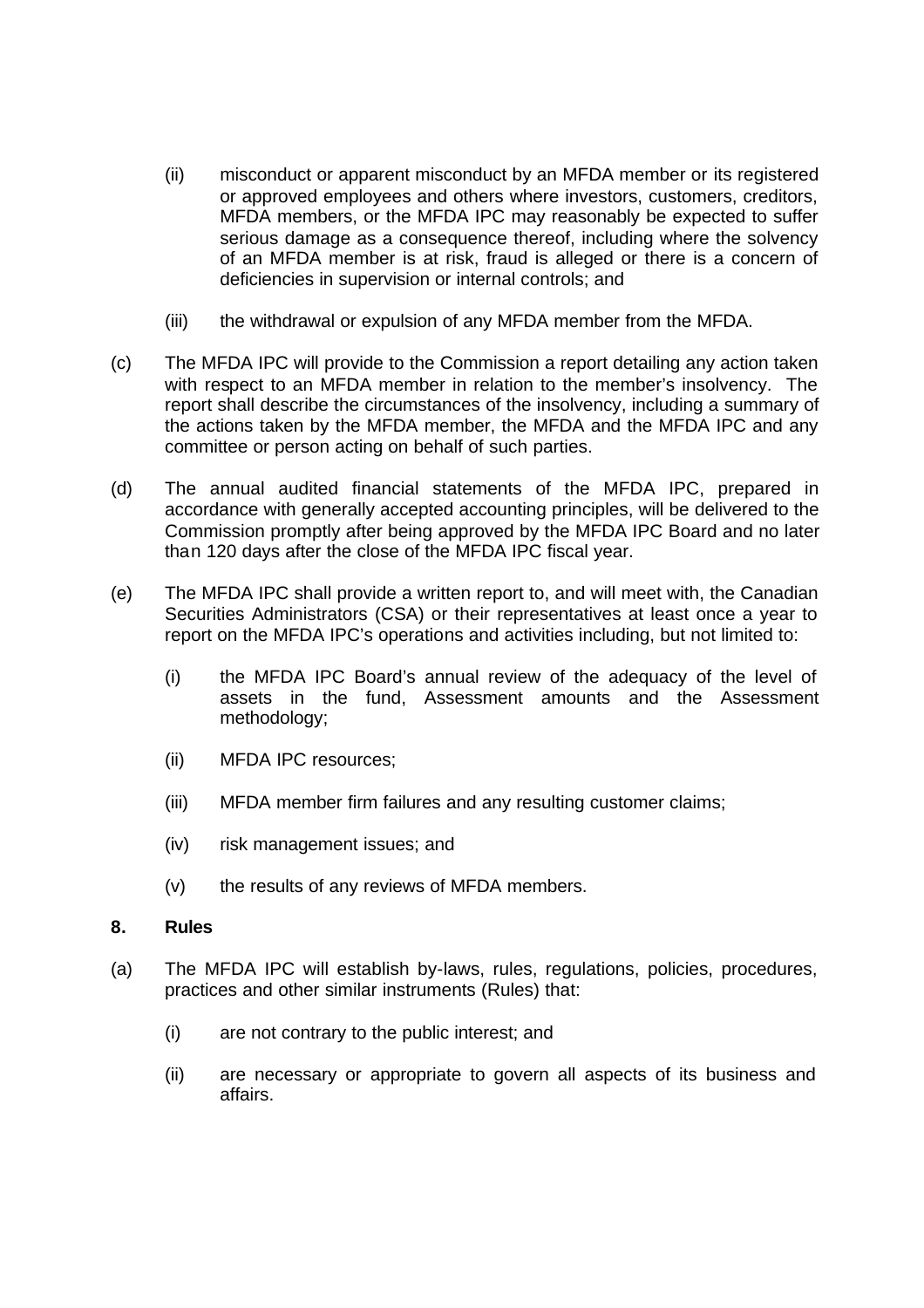- (b) More specifically, the MFDA IPC will ensure that:
	- (i) the Rules are designed to:
		- (A) ensure the continued business viability of MFDA members,
		- (B) ensure reasonable funding of the MFDA IPC through Assessments to MFDA members, without creating unreasonable barriers to the mutual fund industry and without compromising investor protection,
		- (C) ensure the maintenance of a reasonable level of MFDA IPC assets to afford protection for eligible customers of MFDA members, and
		- (D) ensure that its business is conducted in an orderly manner so as to afford protection to investors;
	- (ii) the Rules shall not:
		- (A) be contrary to securities legislation,
		- (B) permit unreasonable discrimination among customers of MFDA members and among MFDA members, or
		- (C) impose any burden on competition that is not necessary or appropriate in furtherance of securities legislation.

# **9. Agreement between the MFDA IPC and the MFDA**

The MFDA IPC and the MFDA have entered into an agreement, approved by the Commission, pursuant to which the MFDA IPC will, among other things, receive all information it deems necessary to ensure that the MFDA IPC can fulfil its mandate and manage risks to the public and to MFDA IPC assets on a reasonable basis. Such agreement, as may be amended from time to time, shall continue to be in force at all times. All amendments will be subject to prior Commission approval.

# **10. Establishment of a Working Group**

(a) The MFDA IPC will establish a working group consisting, at a minimum, of representatives of the MFDA IPC, the MFDA and mutual fund dealers (including representatives from both mutual fund dealers that hold client investments primarily in client name and mutual fund dealers that do not hold client investments primarily in client name), with representatives of the CSA as observers, to review various aspects of the MFDA IPC, including, but not limited to, the following: